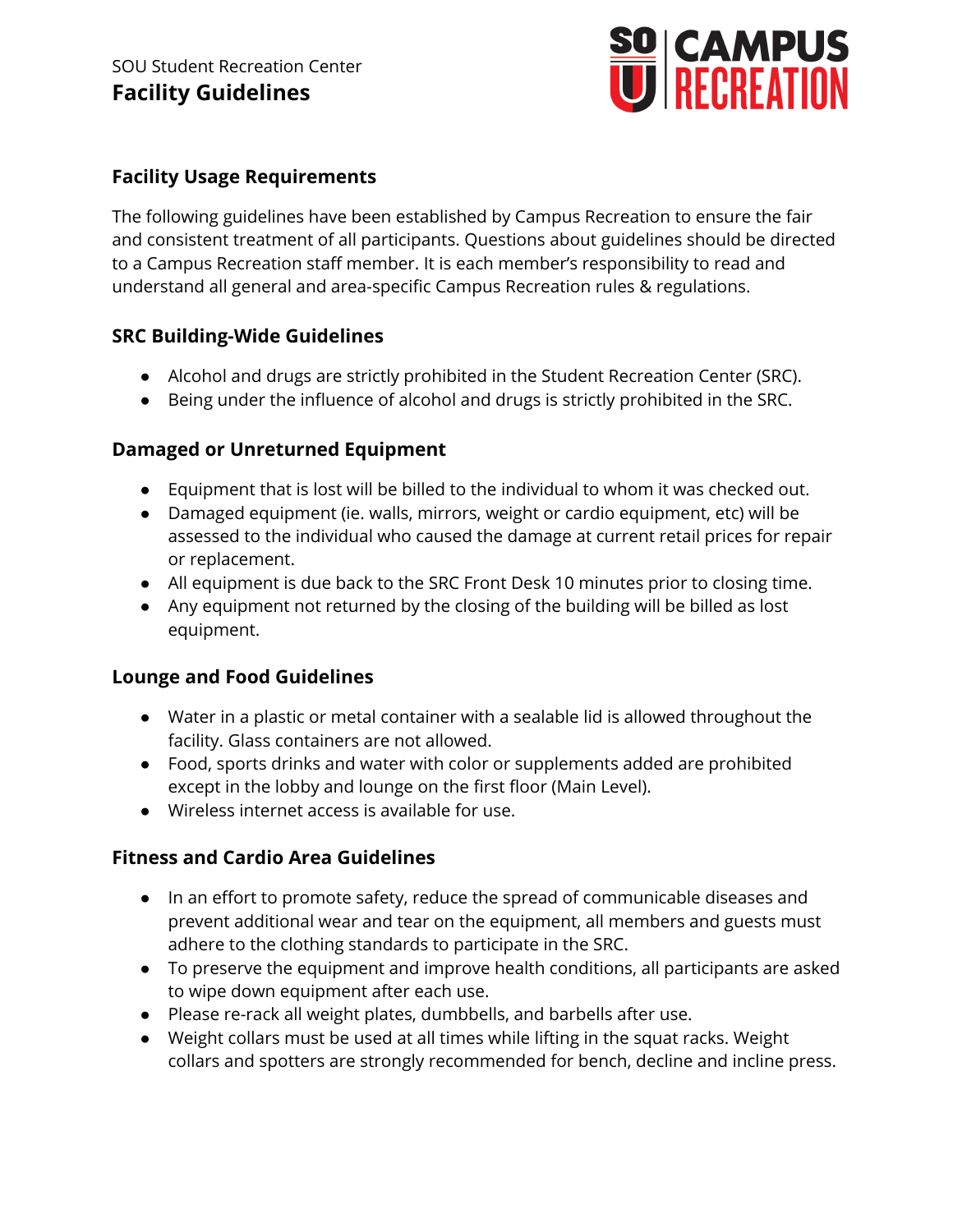# **Facility Guidelines**

- No lift of loaded Olympic bars above the shoulders is allowed. Please use the Smith Machine.
- No dropping or rolling weight plates, dumbbells, or barbells at any time. If you cannot control the weight, enlist the help of a spotter.
- To ensure an inclusive environment inappropriate language, loud grunting or screaming is prohibited.
- Cardio and selectorized training equipment users must be at least 16 years old.
- Please limit the use of cardio equipment to 30-minute sessions during peak usage time.
- Outside personal trainers are not allowed to provide training in the SRC.
- If a machine fails to operate correctly, do not attempt to repair or operate it. Notify an SRC staff member about the problem.
- Equipment may not be altered, moved or removed from the Fitness Center or facility.

## **Power Lifting and Chalk Usage**

- The SRC was designed to accommodate students with varying interests, ability levels, and fitness backgrounds with the goal of providing opportunities to develop lifelong health and fitness habits. The intent is to provide our students with access to a variety of fitness equipment in a safe, inviting, and accessible facility. Certain weight-training equipment was not provided in the SRC due to space, supervision, liability, safety, and environmental concerns. The SRC is a recreation facility, not an athletic or Olympic lifting facility.
- Many power lifts create safety concerns for those completing them, those imitating them and surrounding users as this type of lift is more likely to get out of control. We discourage performing unsupervised, unspotted, uncontrolled, lifts with excessive weight.
- We strongly encourage lifts that can be controlled from start to finish. Dropping the weights is harmful to our facility/equipment, including the lifter and bystanders.
- No lift of loaded Olympic bars above the shoulders is allowed.
- All bars must remain within the racks or on selectorized frames.
- Athletic shoes are required. No bare feet lifting. No open-toed shoes allowed.
- Chains are not allowed, but many of our pieces of strength equipment have been designed to accommodate bands. Please ensure the bands being used are designed specifically for the lifts you are attempting.
- The use of chalk is not allowed. Chalk creates a large cleanliness issue in the facility and an issue for the mechanics of the equipment including weight stacks, cables and bar grips. Chalk, or better defined as talc, can also create respiratory issues for many individuals.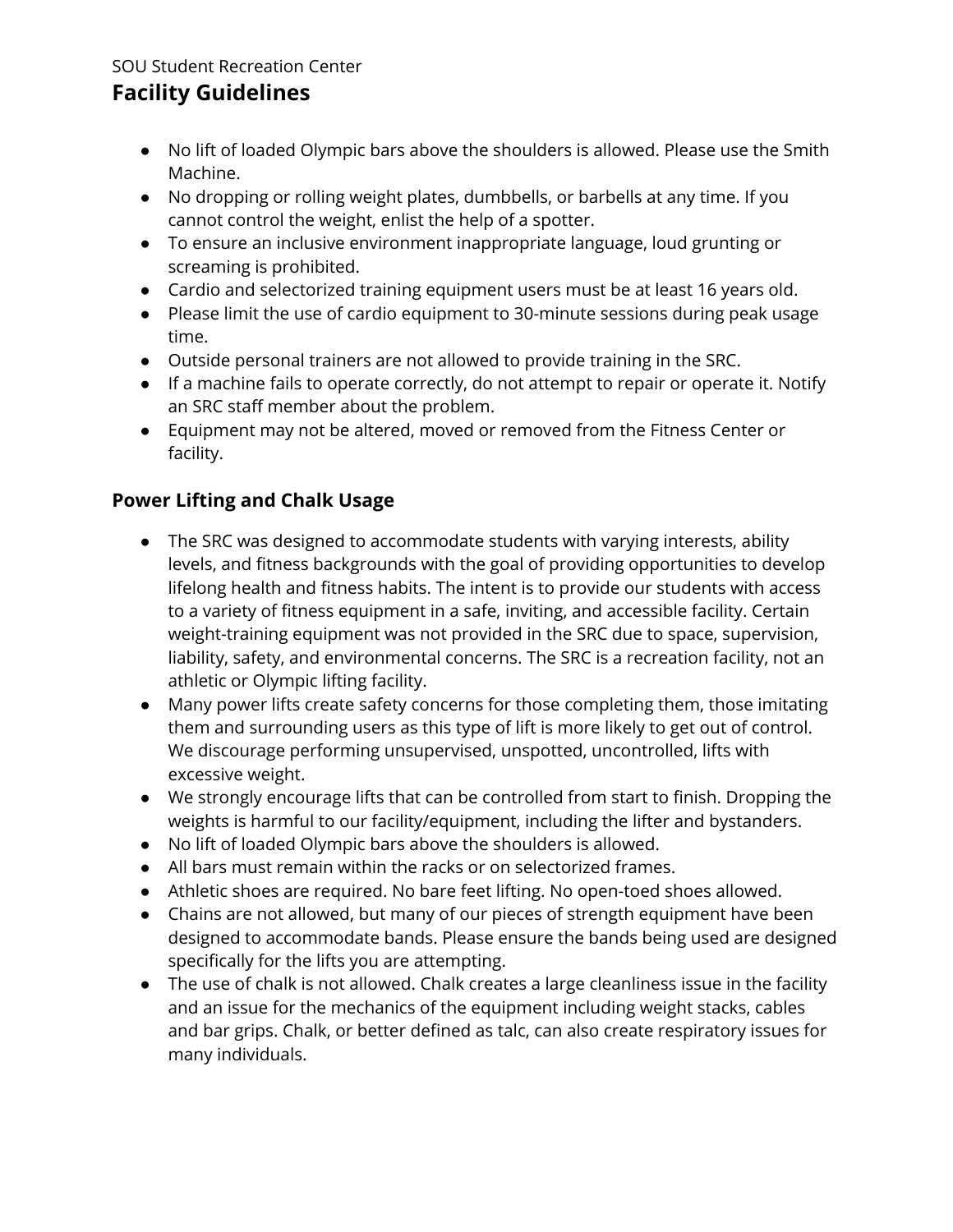# **Facility Guidelines**

● Encouraged alternatives to weight lifting chalk are weightlifting gloves, weightlifters' wrist straps, a sheet of inner-tube rubber wrapped around the bar and weight lifting hooks.

## **Power Rack and Platform Guidelines**

- Guidelines may be adjusted by staff if any abuse of equipment or perceived endangerment is viewed.
- Weight belt should be used when approaching or exceeding 70% of your personal maximum lifting capability. Weight belts are available at the SRC front desk.
- No outside weights permitted in the Student Recreation Center.
- Lifts not permitted are snatch, clean and jerk. Lifting loaded olympic bar above head is prohibited.
- Dropping weights of any kind is not allowed.
- Any approved lift which goes over an individual's head requires the safety catch bars on the Smith Machine to be in place.
- Due to the injury possibilities presented by these exercises, a limit of 400lbs maximum is placed on the weight bar at one time.

## **Dumbbells and Barbell Usage Guidelines**

- Dumbbells and barbells are not to be dropped from any height, slammed down or thrown down. Weights should not bounce off the ground at any time.
- Users should not rest dumbbells or barbells on top of the upholstery padding. Weights should be placed on the ground between sets.
- All dumbbells and barbells must be put back on their designated racks after use. Return all dumbbells and barbells to correct location on dumbbell or barbell rack after using.
- Please wipe down all bench upholstery after use to help reduce the spread of diseases.

## **Alternate Training Guidelines**

● Blood flow restriction training is not permitted in Campus Recreation facilities.

## **Lower Court Guidelines**

In order for the basketball structures to sustain a 30-year lifetime expectancy before replacement, the basketball hoop, backboard, and support system will require limited stress placed upon the entire system.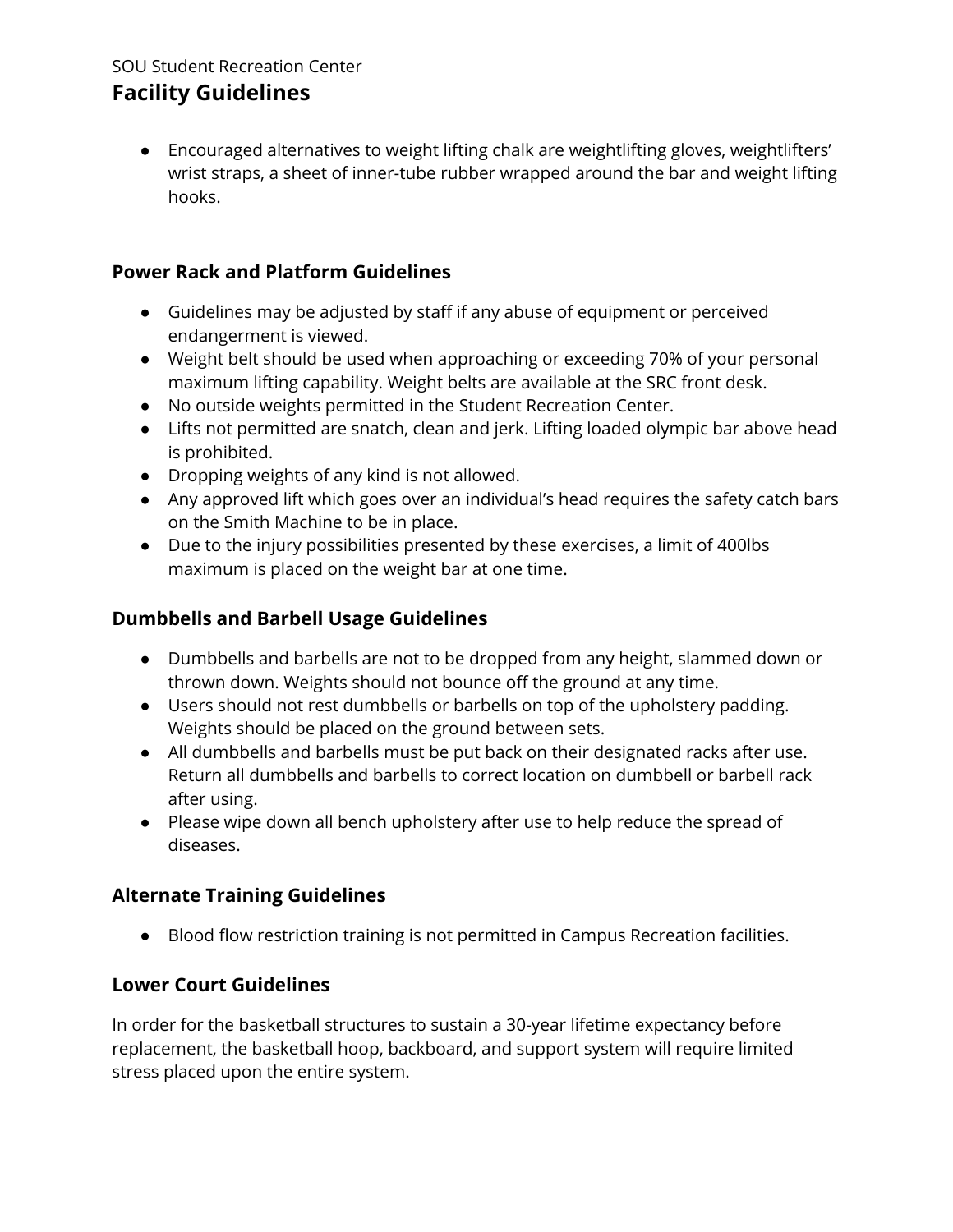# **Facility Guidelines**

- Dunking is permitted only during the participation in a Campus Recreation organized game.
- Dunking while not engaged in a game (as defined above) is prohibited.
- Hanging on the rim (defined as holding the rim down for longer than one second) is prohibited.
- Tape is not allowed on gym floors or walls.
- Do not move any equipment already set up on the courts. Information regarding the daily activities and schedules are posted within the gymnasium.
- Do not prop any outside doors open, door alarms are activated.
- Gyms are intended for basketball, volleyball, badminton, and pickleball. Other activities are not approved unless organized by a Campus Recreation programming area.
- No personal items are allowed on the playing floor. Place items on the open bench, cubbies or in the locker rooms.
- Wear proper athletic shoes. No flip flop, street shoes or black marking soles are allowed.

## **Multi-Purpose Room Guidelines**

- For health/sanitation reasons, bare feet are not allowed anywhere except:
	- During SRC instructed fitness classes only in the multi-purpose studios
- Non-marking shoes are required in multi-purpose rooms.
- Equipment (sharp or otherwise) that may damage the floor, mats, or mirrors is not permitted.
- No Weight Room dumbbells or plates allowed in multipurpose room.
- Use caution to avoid contact with the mirror.
- Patrons may only utilize multi-purpose room equipment if the room is not in use by a scheduled program.
- Rooms may be kept locked, and patrons must ask staff for assistance.
- Rosin powder, wax, or other substances which would alter the floor surface are strictly prohibited.
- We recommend that patrons utilize the jump ropes in the multi-purpose rooms.

## **Indoor Track Guidelines**

- $\bullet$  15 laps = mile
- Run and/or walk counterclockwise on Monday, Wednesday, Friday, and Sunday.
- Run and/or walk clockwise on Tuesday, Thursday, and Saturday.
- Enter the track with caution.
- Inner lane is reserved for walkers or individuals doing lunges without weights (slow).
- Outer lane is reserved for runners (fast).
- Faster runners have the right of way.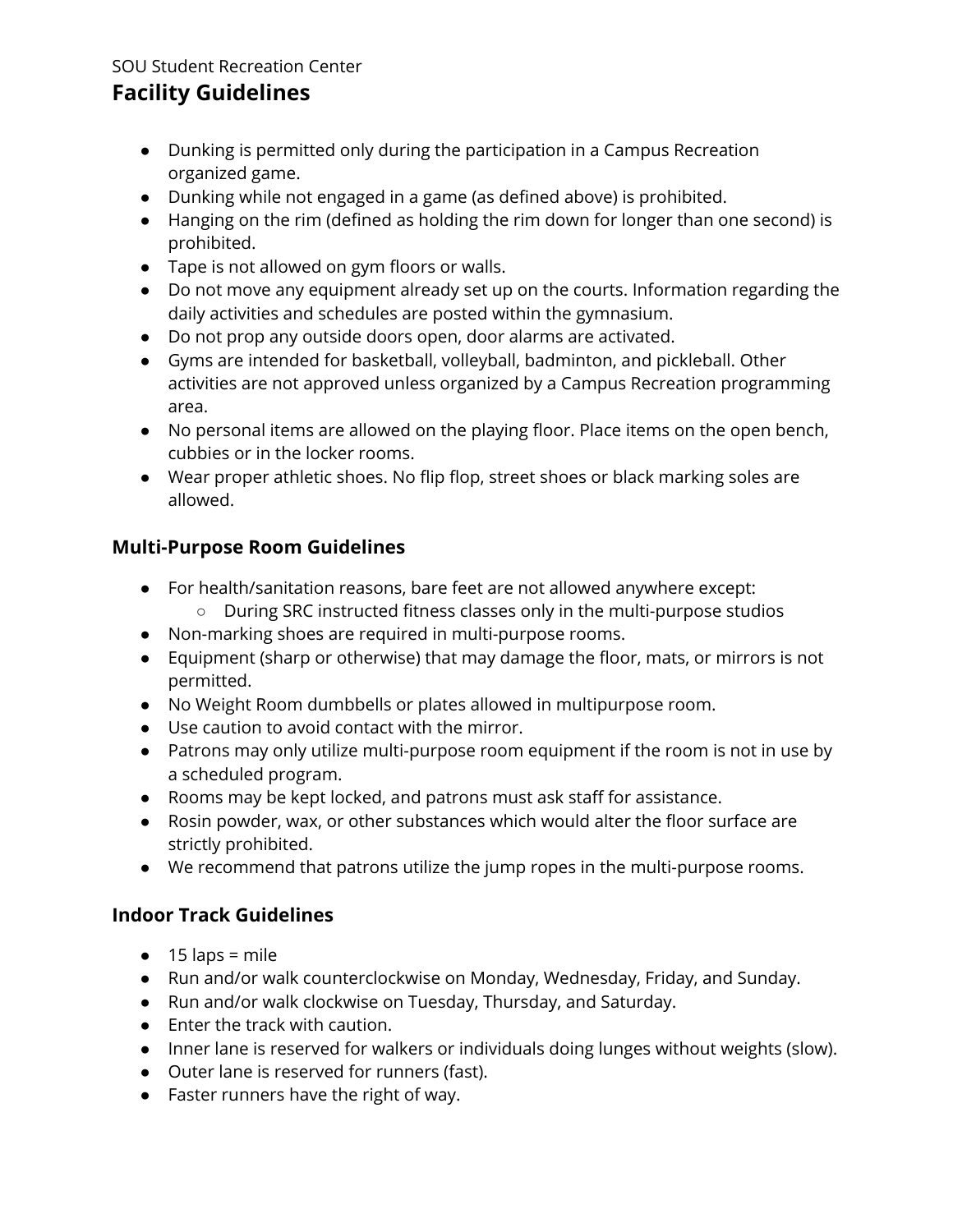# **Facility Guidelines**

- Pass others on the outside.
- When walking, please use only the inner lane, no walkers abreast due to the limited track width.
- Non-marking, closed-toed athletic shoes are recommended in this area; no sandals or bare feet.
- Please respect others; no spitting.
- Use of jump ropes, dumbbells, medicine balls, free weight plates or barbells is not permitted on the track and the stretching areas in the track corners on the main floor.
- Items and activities prohibited on the track:
	- Standing, watching Lower Level activities or blocking lanes in any way.
	- Using railings as stretching aids.
	- Due to the risk of injury dumbbells, medicine balls, free weight plates or barbells are not allowed while walking/running/doing lunges in the lanes of the track.
	- Watching Lower Level activity from the track (Exceptions may be made in advance for special internal events).

## **Climbing Center Guidelines**

- Climbers must have a current SRC Assumption of Risk Form, SRC Guidelines Acknowledgement and Climbing Center Guidelines Statement on file in order to participate.
- Loose chalk is not permitted at the SOU climbing wall.
- Climbers must check-in at the OP Desk and obtain the appropriate climbing pass (Bouldering, Top-Rope Belay or Lead Climb and Belay) before and after each visit to the climbing wall.
- Climbing passes must be worn by the climber issued to and visible at all times.
- Lending a climbing pass to others is strictly prohibited.
- Climbers may use personal climbing equipment such as harnesses, shoes, belay devices, carabineers, and lead ropes at their own risk. Outdoor Program staff reserve the right to restrict the use of equipment that is judged to be inappropriate or in poor condition.
- The figure 8 follow-through cleanly dressed with 6" to 8" tail is the only accepted tie-in knot outside of academic courses being taught.
- Climbers should; tuck in loose clothing, tie back long hair, empty pockets, remove jewelry, gum, and candy before climbing.
- Shoes are required when climbing. No Five Finger Style shoes.
- Climbers and belayers are asked to perform a check of tie-in knot, harnesses and belay systems prior to each climb.
- Do not drop or throw carabineers and/or belay devices and do not step on ropes.
- In order to reduce the risk of a hazardous swing stay on route.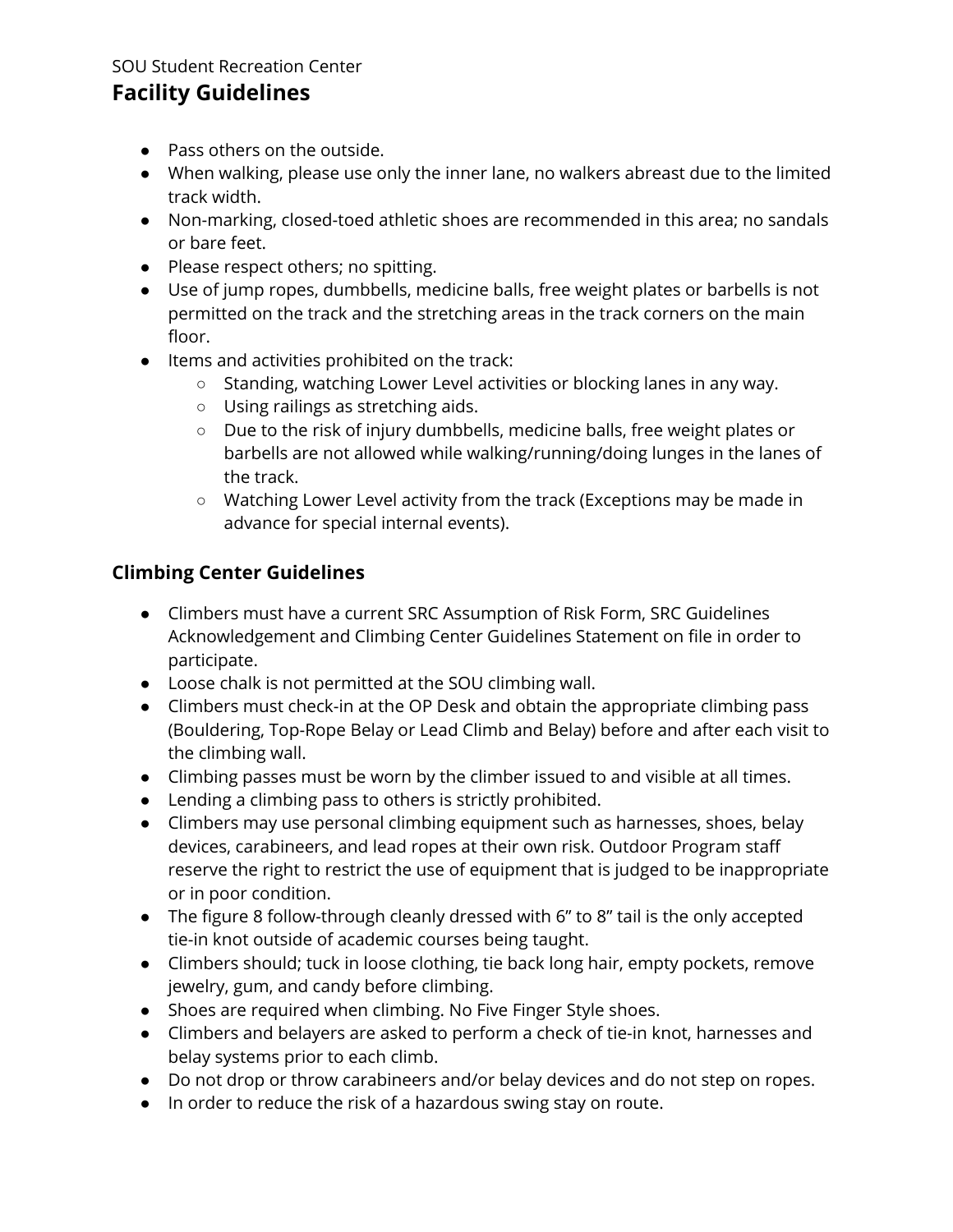# **Facility Guidelines**

- Never climb above the top anchors or adjust the anchor system.
- Climbing without appropriate supervision is prohibited. Climbing is allowed only when the Climbing Center is open and staffed with Climbing Center Student Staff or the instructor on-record for academic classes.
- While on lead, climbers must clip all available protection skipping clips is not permitted.
- Never climb above or below other climbers.
- Spotting is recommended for bouldering.
- All belaying must be conducted from a standing position.
- Report all loose handholds and other problems to the Climbing Center staff.
- Keep fingers, hands, and body parts clear of all hardware (including quicklinks, quickdraws, carabineers, and bolts).
- Climbers may be reassessed at any point if they fail to adhere to belay assessment requirements. Staff can ask for a retest at their discretion.
- Failure to adhere to Climbing Center guidelines addressed in this policy statement may result in loss of SRC privileges.
- Helmets are only required during rout setting. Helmets not required during open gym hours.

## **Outdoor Program Storage and Tuning**

The doors to this area are not to be used for SRC access or circulation. All access to the SRC is to be through the SRC lobby. These doors are for equipment dropped off and picked up only. Re- entrance to the SRC must be through the SRC lobby.

## **Personal Training and Instruction**

- Due to the lack of oversight, unsafe and unstructured workouts, the SRC does not allow personal training.
- Instruction for pay or trade by outside entities is strictly prohibited and could jeopardize membership privileges for all parties involved.

# **Member Guidelines and Responsibilities**

## **Code of Conduct**

Campus Recreation is committed to creating a safe, comfortable, and enjoyable experience for patrons. The staff will proactively intervene to support an environment where all members and guests can enjoy the facilities and programs free from the following behaviors: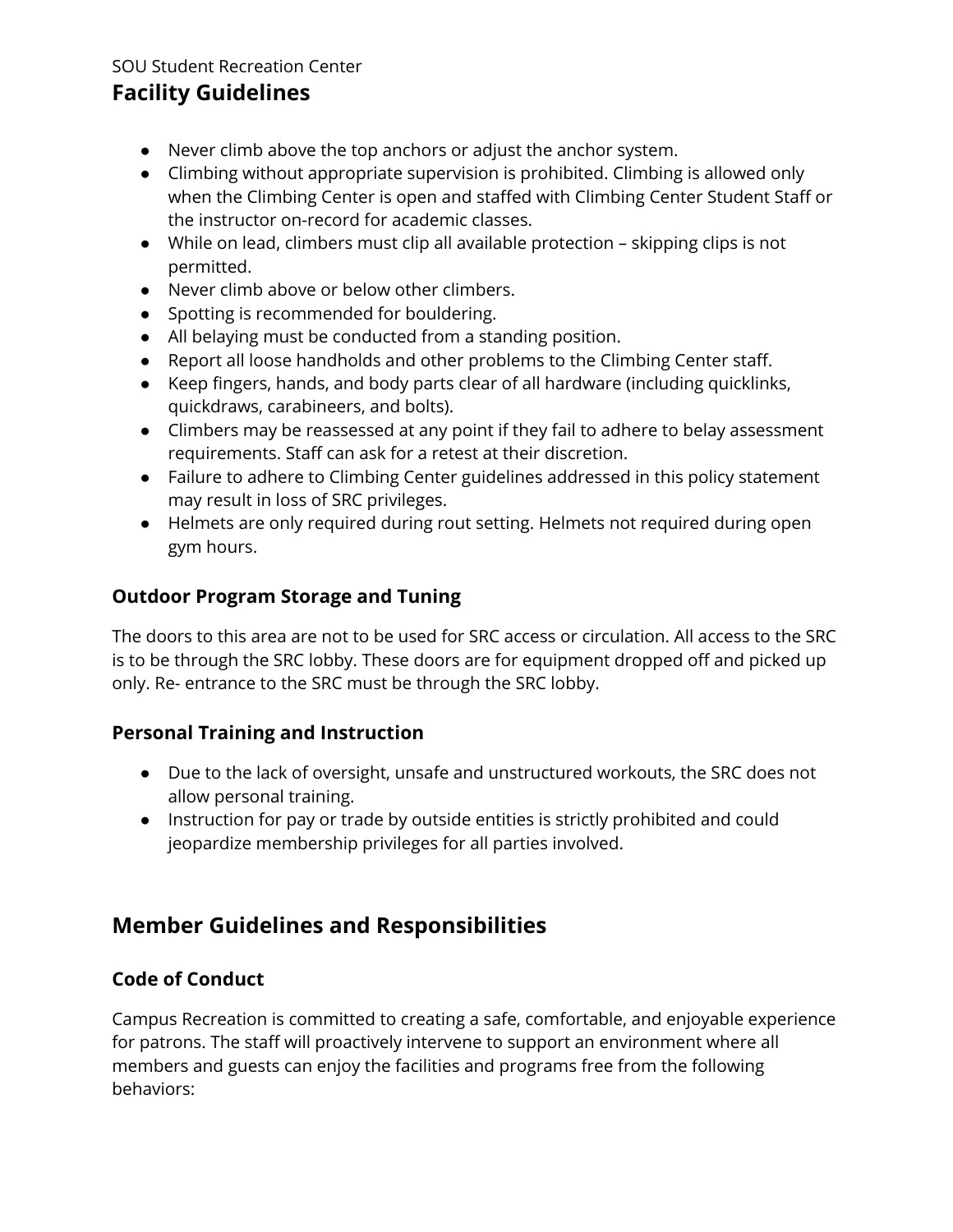## **Facility Guidelines**

- Foul or abusive language or obscene gestures
- Failure to adhere to facility policies and procedures
- Intoxication or other signs of impairment related to alcohol consumption or illegal drug use
- Fighting, taunting, or making threatening remarks or gestures
- Spitting
- Horseplay that risks the safety of participants or others
- Mistreatment of dumbbells, weights, or any other equipment
- Displays of affection not appropriate in a public setting
- Obscene or indecent clothing
- Any disruption to the progress of a sanctioned activity
- Unsporting conduct
- Obtaining entrance under false pretense

#### **Behavior and Personal Safety**

Patrons are expected to display acceptable social behavior while recreating in any of the Campus Recreation facilities.

- Abuse of staff in any form is not tolerated and will result in expulsion and exclusion for a period of time deemed appropriate by the Campus Recreation Department and Student Conduct.
- Not all rules are posted.
- If SRC staff asks your cooperation, please adjust your behavior and make a recommendation to SRC Administration at a later date for changes you feel might be necessary.
- Uncooperative patrons will be asked to leave the facilities and will be excluded from its use until deemed appropriate by Student Conduct.
- The SRC reserves the right to take whatever action necessary to preserve the safety and integrity of its facilities and programs.
- Fighting is not tolerated and will result in an immediate call to Campus Public Safety and Ashland Police.
- Please help maintain a secure environment by watching your valuables carefully and notifying staff if you see something out of the ordinary.
- The SRC is not responsible for lost or stolen items.
- All acts that are considered violations of the SOU Student Code of Conduct shall be referred to the Office of Student Conduct for disciplinary action.
- The SRC has an announcement system to alert patrons to the end of operational hours. All patrons are expected to be prepared to exit the facility after the announcement that the facility is closed. Individuals who delay their exit from the facility may lose membership privileges.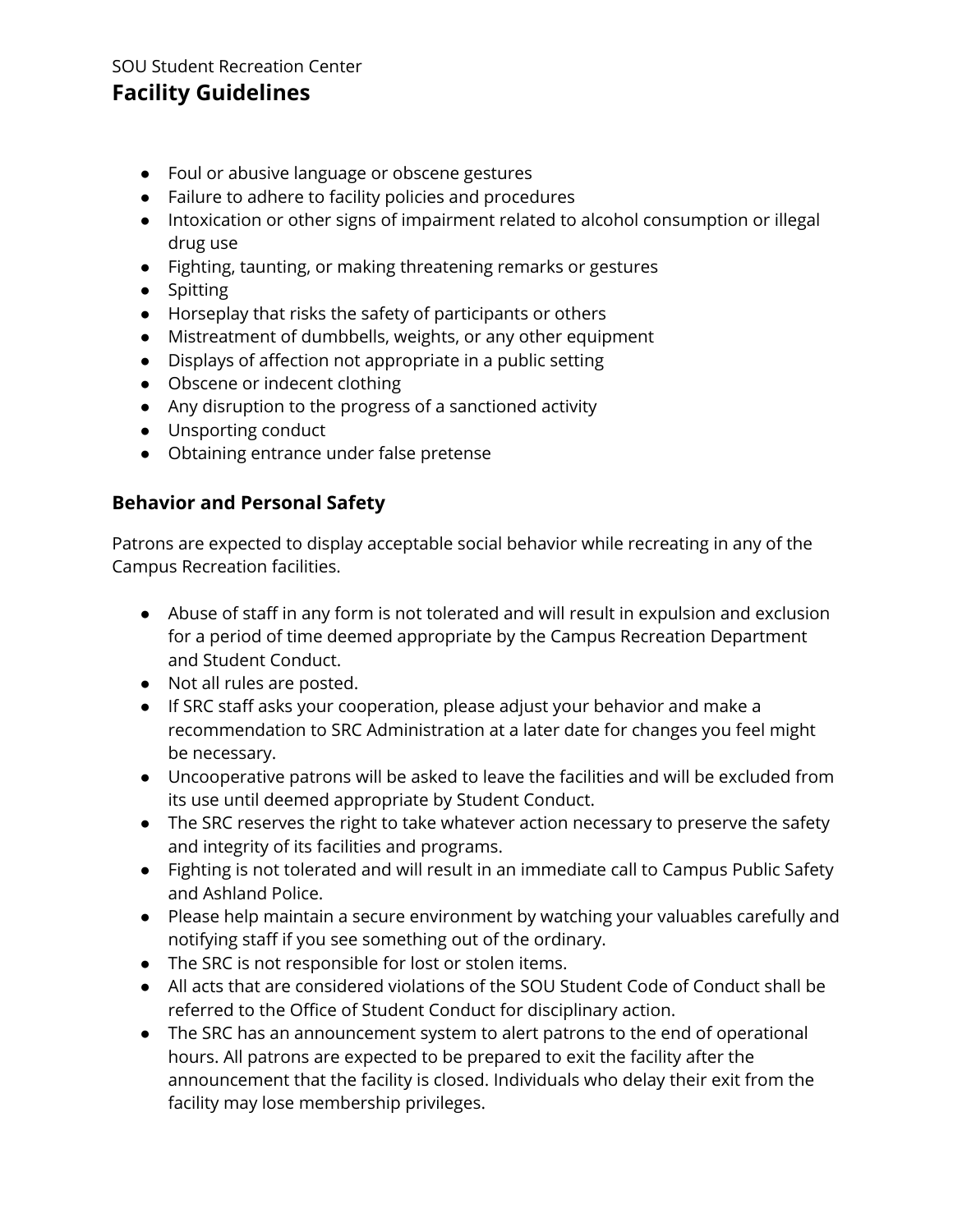## **Facility Guidelines**

- When using the SRC please consider your own health history, seek counsel from your health provider, and use common sense. In case of an accident or illness, notify an SRC employee immediately. Your assistance in promoting safety is greatly appreciated.
- Participation is at your own personal risk.

## **Misconduct and Ejection Policy**

If a participant(s) or spectator(s) in a Campus Recreation program or facility are ejected or suspended from any facility (indoor or outdoor), program, contest, or activity, they are immediately ineligible for further access or competition in any Campus Recreation program or facility until they are cleared by both Office of Student Conduct and the Campus Recreation Assistant Director/Coordinator responsible for the program in which the misconduct and/or ejection occurred. Furthermore, any participant or spectator who violates Southern Oregon University and/or Campus Recreation policies and procedures may also be suspended until they are cleared by the Campus Recreation Assistant Director/Coordinator responsible for the program in which the misconduct occurs.

It is the participant's responsibility to schedule an appointment with the appropriate Assistant Director/Coordinator to review their behavior and subsequent eligibility to participate in any Campus Recreation program or to utilize facilities after completing the Office of Student Conduct requirements. Participant suspensions are determined during the meeting with the Assistant Director/Coordinator (i.e., self-imposed penalties are not considered). Assistant Director and Coordinator's decisions may be appealed to the Campus Recreation Director; however, suspensions remain in force during the appeal process.

Anyone who commits, incites, or aids others in committing any of the following acts of unsportsmanlike or misconduct shall be subjected to disciplinary procedures after any sanctions provided by the Office of Student Conduct.

- Hitting, striking, or pushing a Campus Recreation employee (student or professional) - **Disciplinary Action**: Indefinite suspension from Campus Recreation programs and/or facilities. Petition for reinstatement will be considered by the appropriate Assistant Director/Coordinator after a minimum of one calendar year.
- Hitting, striking, or pushing another participant, spectator, user, member, or guest **Disciplinary Action**: Indefinite suspension from Campus Recreation programs and/or facilities. Petition for reinstatement will be considered by the appropriate Assistant Director/Coordinator after a minimum of one calendar year.
- Threatening physical harm towards a Campus Recreation employee (student or professional), participant, user, member, guest, or spectator - **Disciplinary Action**: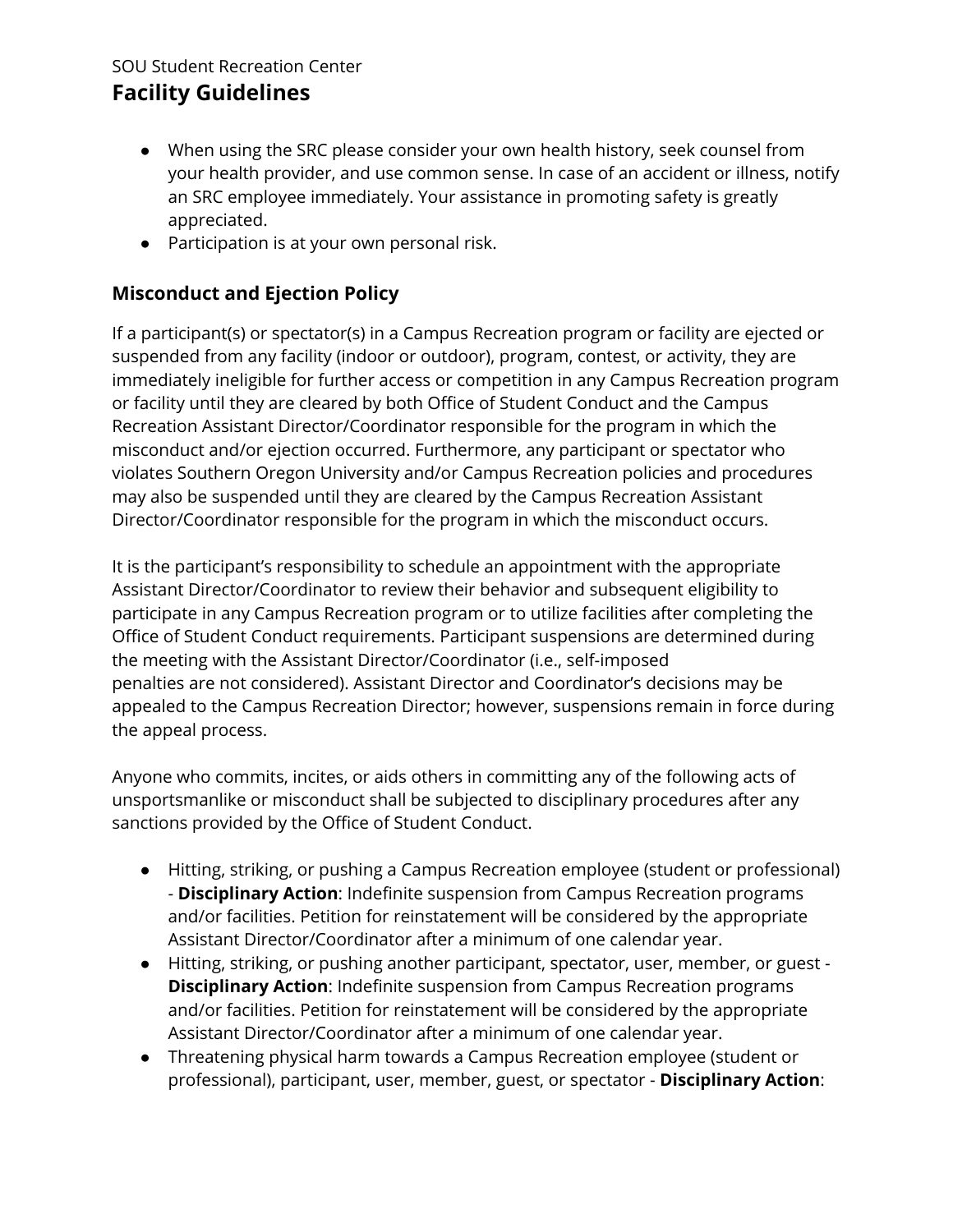# **Facility Guidelines**

Indefinite suspension from Campus Recreation facilities and/or programs for a minimum of one term.

- Verbally abusing, swearing or defaming a Campus Recreation employee (student or professional), participant, user, guest, or member - **Disciplinary Action**: Indefinite suspension from Campus Recreation programs and/or facilities for a minimum of one month.
- Acting in a way which would cause equipment or facility damage (including spitting, snorting, screaming, etc.), and/or injury to a person - **Disciplinary Action**: Indefinite suspension from Campus Recreation programs and/or facilities for a minimum of two weeks.
- Failing to cooperate and respond honestly to injuries or requests for assistance in identifying individuals who may be involved in incidents - **Disciplinary Action**: Indefinite suspension from Campus Recreation programs and/or facilities for the individual and/or their team, club, or organization.
- Entering, using, or accessing any facility or program illegally such as using an assumed name or an SOU ID card illegally/inappropriately - **Disciplinary Action**: Indefinite suspension from Campus Recreation programs and/or facilities for a minimum of one week. Possibility of membership revocation.
- Personal conduct situations that are not covered by other provisions not stated in the above items will be dealt with in an appropriate manner by the Assistant Director/Director. Any incident of unsportsmanlike or inappropriate behavior will be forwarded to Student Conduct and/or Campus Public Safety for additional appropriate action.
- All acts that are considered violations of the SOU Student Code of Conduct shall be referred to the Office of Student Conduct for disciplinary action.

## **Clothing Standards**

In an effort to promote safety, reduce the spread of communicable diseases, and to prevent additional wear and tear on the facility/equipment, all members and guests must adhere to the clothing standards to participate in the SRC.

- Attire must cover chest, abdomen, back and side areas from hip to armpit.
- Shorts must be long enough to cover the buttocks and groin while exercising or moving.
- Trousers and shorts must be free of rivets, zippers or buttons to be in the cardio/weight areas.
- For health/sanitation reasons, bare feet are not allowed anywhere except:
	- Locker rooms o During SRC instructed fitness classes only in the multi-purpose studios
- Non-marking shoes are required in multi-purpose rooms.
- Sandals, clogs, crocs and other open-toe shoes are permitted in the lobby only.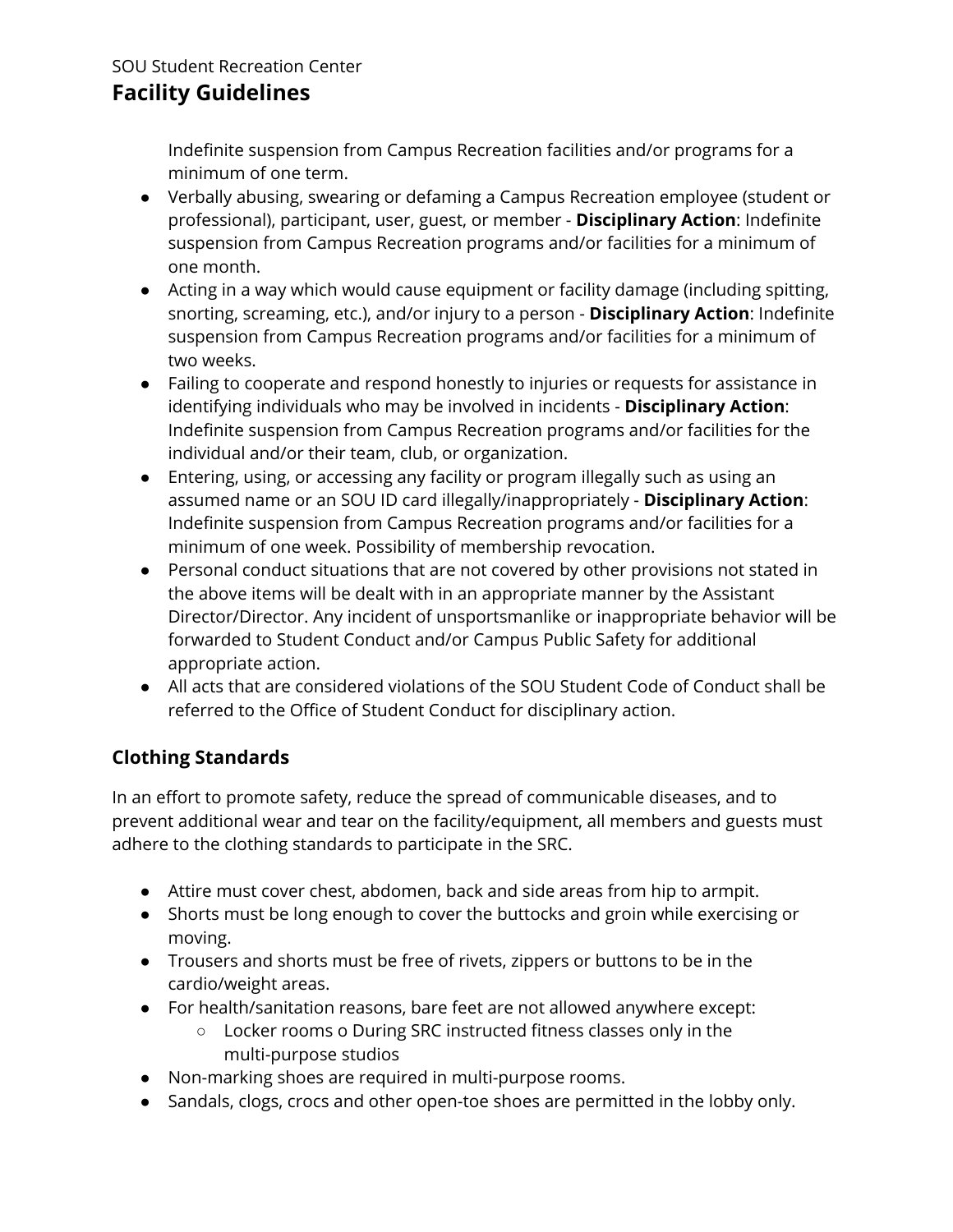# **Facility Guidelines**

- Vibram Five Finger shoes (and other similar shoes) are permitted to be worn throughout the SRC, excluding the climbing area. Patrons choosing to wear such shoes while using the SRC do so at their own risk.
- Due to increased risk of injury, it is recommended that jewelry be removed prior to participating in any activities or before utilizing any equipment in the fitness areas.
- SRC staff reserves the right to determine if attire and footwear meets clothing standards and may deny access to anyone.

## **Bags and Personal Items**

- Please store all items (personal, gym or book bags, sweatshirts, coats, etc.) in a locker, on a wall hook or cubby. Open-faced cubbies are available throughout the facility or day lockers are available in both locker rooms.
- Campus Recreation staff shall not hold equipment, valuables, skateboards or bags for patrons or guests.
- Unattended items will be collected and considered lost if they are not stored in a cubby or locker. Please visit the Front Desk for lost and found items.
- Due to the lack of space and to limit possible hazards in the cardio and free weight area items are not allowed.
- Personal items, such as sweatshirts and additional articles of clothing, should not hang on cardiovascular and weight equipment. Items can fall and become lodged in moving equipment, such as treadmills.
- Lost and found items will be stored at the SRC Front Desk for one week before being relocated to Stevenson Union.

## **Bicycles and Other Wheeled Vehicles**

- The SRC supports the use of alternative transportation; however, wheeled vehicles (e.g., bicycles, skates, skateboards, longboards, and scooters) are prohibited in the SRC.
- Bicycles, skateboards, and longboards may be parked in the racks provided outside at the owner's risk. Bicycles and scooters locked to fences, handrails, or signs risk being removed.
- Skates and foldable scooters carried into the building must be stored in a locker.

## **Cell Phones and Paging**

- The use of cell phones is permitted inside the SRC lobby and lounge areas, provided they do not interfere with others' enjoyment of the facility.
- Cell phone use for talking or photography is not permitted while using equipment or during activities.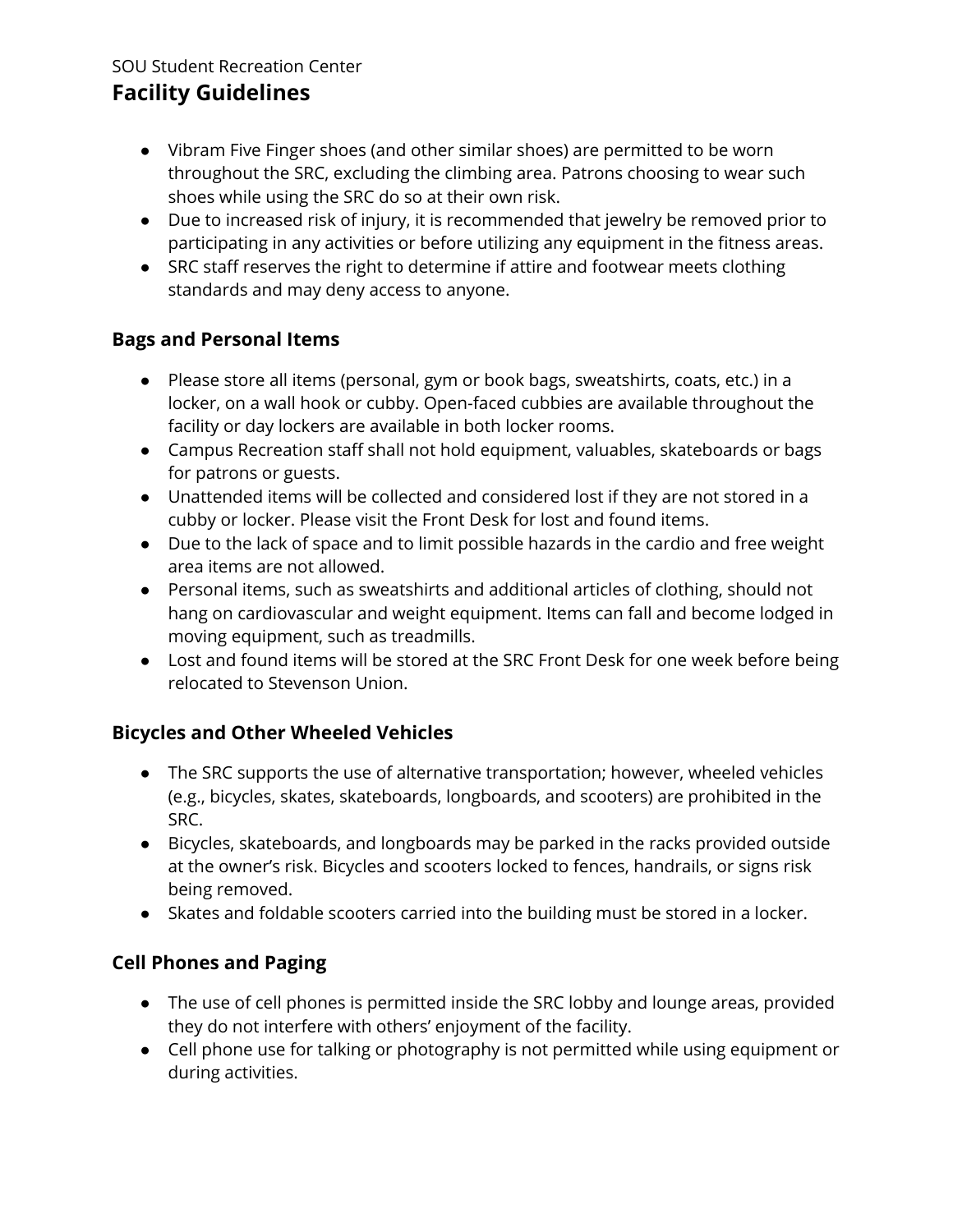# **Facility Guidelines**

- Due to privacy concerns and in fairness to other patrons, cell phone use is not allowed in activity (ex. cardio floor, weight room) areas or locker rooms and may be confiscated if inappropriate use is suspected.
- A "Media Release" must be completed at the SRC front desk prior to pictures being taken within the SRC facility.
- Pictures taken during tours will not require a "Media Release" as long as the picture is of specific things (ex. climbing wall, racquetball courts) and there are no patrons in the picture.
- If there is an emergency and a patron must be reached, please contact the SRC Front Desk.

## **Electronic Surveillance**

For your safety and security, video cameras that can be monitored are located throughout activity areas of the SRC (not in locker rooms, restrooms, or changing areas).

## **Photography and Video**

The intent of this policy is to maintain respect for the rights and privacy of our members and guests by preventing pictures without their consent. The following must be completed in order to record or take pictures within the SRC:

- Individuals wishing to take pictures or use a recording device in the SRC must have approval from the Campus Recreation staff.
- Please visit the SRC Front Desk and ask for a "Media Release".
- Permission may be granted for video/audio taping of the general facility only.
- Members and/or guests involved in individual workouts such as weight lifting, dance, cardiovascular exercise and/or climbing cannot be photographed except as they appear in the background of a facility area. Unless assigned for an academic course or are a part of the Campus Recreation activities or programs.
- No close-up pictures allowed.
- No member may be singled out for recording purposes without their written consent documented on an SOU model release or group model release form.
- Complaints from members regarding any aspect related to the production of recordings in the SRC will result in termination of the recording process and forfeiture of the actual video (camera, phone) or memory card.
- The Department of Campus Recreation reserves the right to have the recordings made in our facilities removed from all viewing formats if a representative of the SRC Administrative staff determines that the standards of this agreement have been violated.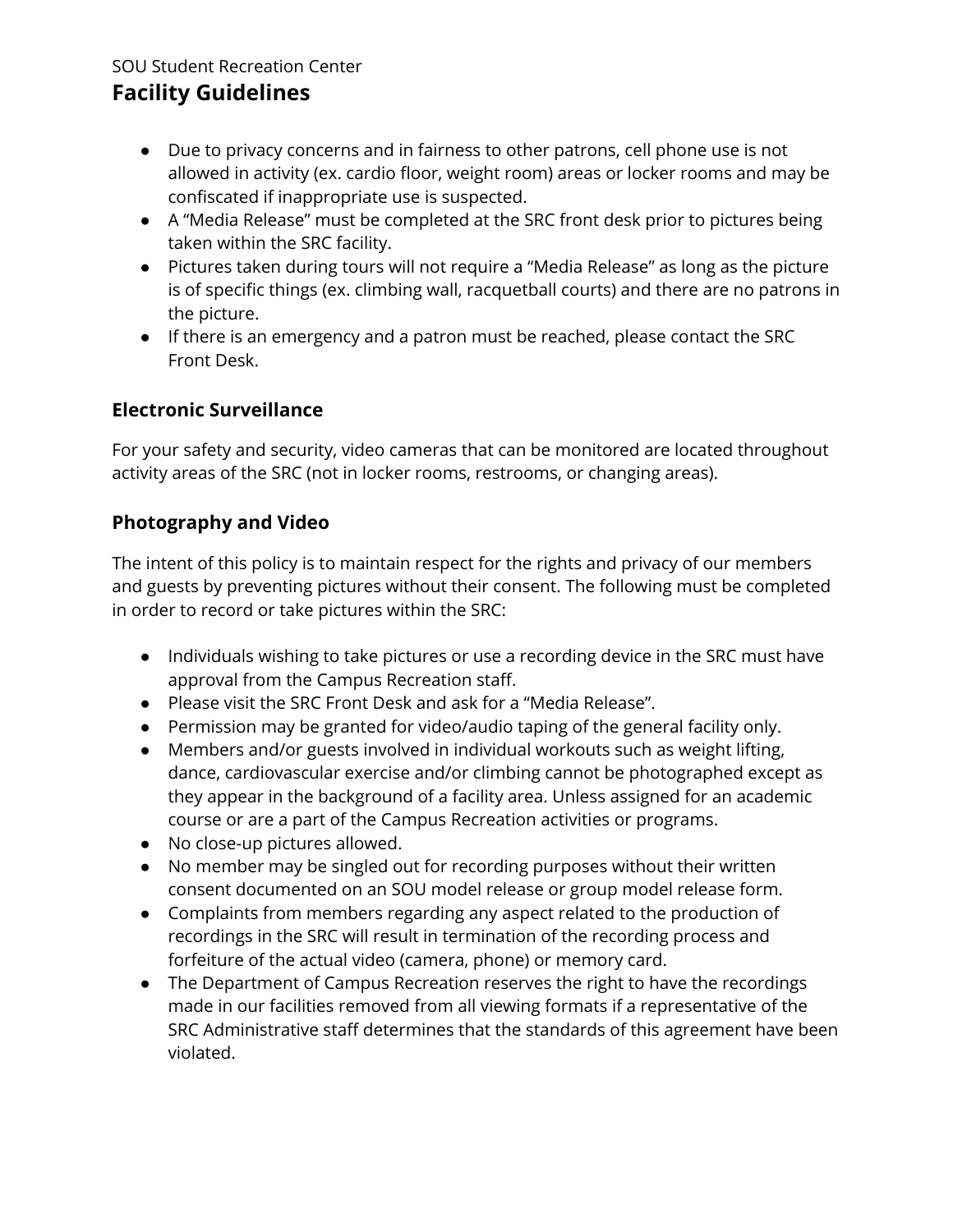## **Disability Access**

- It is the policy and practice of the SRC to comply with the Americans with Disabilities Act, Section 504 of the Rehabilitation Act, state and local requirements regarding people with disabilities. Under these laws, no qualified individual with a disability shall be denied access to or participation in services, programs, and activities of the SRC.
- Participants are encouraged to contact Disability Resources to request an accommodation in order to participate in SRC activities or if they feel an accommodation is not being met.

#### **Pets**

- Only service animals are permitted to enter the SRC—all others are prohibited. For more information, please see SOU's Assistance Animal Policy.
- Safety considerations apply to service animals. If a service animal cannot accompany a handler due to direct safety concerns, other accommodations can be provided to allow the individual access to the location or activity.

## **Elevator**

The SRC is equipped with an elevator providing access between the lower and second levels of the facility.

## **Emergencies and Evacuation Procedures**

- In the event of a serious emergency, the SRC staff will direct patrons to a safe location.
- For your safety, and the safety of others, please follow all instructions given by staff.
- Disregard of posted emergency exit rules will result in suspension of membership privileges.

## **Entrance and Exit**

- The SRC is a single entry/exit facility: use the turnstiles located on the main level for both entering and exiting the SRC.
- Other exits are for emergency use only and are monitored with alarms.

## **Food and Drink**

● Water in a clear plastic or metal container with a sealable lid is allowed throughout the facility. Glass containers are not allowed.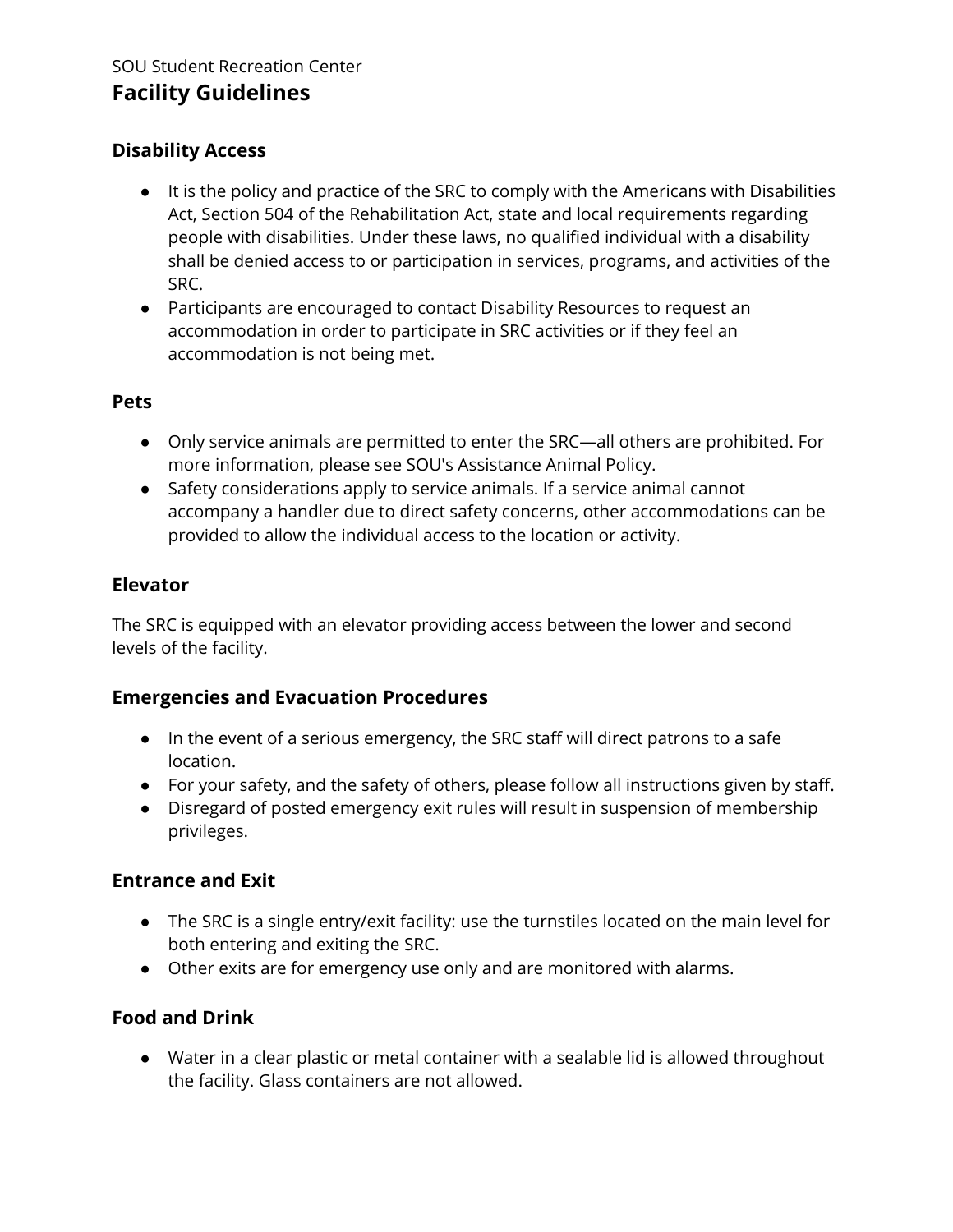# **Facility Guidelines**

- Food, sports drinks and water with color or supplements added are prohibited except on the first floor (Main Level).
- Chewing gum is prohibited within the facility.
- Anyone exhibiting signs of being under the influence of a controlled substance will be reported to Campus Public Safety.

## **Smoking and Tobacco**

- Smoking, "vaping," and tobacco use is prohibited in the SRC.
- Any individual who violates this policy may be subject to sanctions under the code of Student Conduct, discipline from Human Resources or membership cancellation.

### **Music**

- Limit your personal music to headphones at appropriate volumes.
- Portable Bluetooth speakers, laptops, tablets or cellphones are not permitted in common workout or court areas.
- Portable Bluetooth speakers, laptops, tablets and cellphones are allowed in the multi-purpose rooms for practice sessions as long as it does not interfere with others using the room. SRC staff does have the right to ask individuals to turn down or turn off the music.

## **Advertising, Solicitation, and Publicity**

- Flyers or posters are rarely posted within the facility without the approval of the Marketing Office.
- Flyers are not permitted at the SRC Front Desk.
- Tape is not allowed on painted surfaces or gym floors.
- No flyers or posters are permitted on the exterior of the building.
- Off-campus advertising is not permitted.
- Solicitation is not allowed in or around the SRC without permission from Campus Recreation or SOU Administration.
- The SRC may not be used for private or commercial purposes unless such activity has been approved by Campus Recreation Administration. Examples of prohibited activity include, but are not limited to: personal training, private instruction, sales, solicitation, etc.

## **Lost and Found**

- Please contact the SRC Front Desk regarding lost or missing items.
- Lost items will be kept for up to one week; items that remain unclaimed will be sent to University Public Safety.